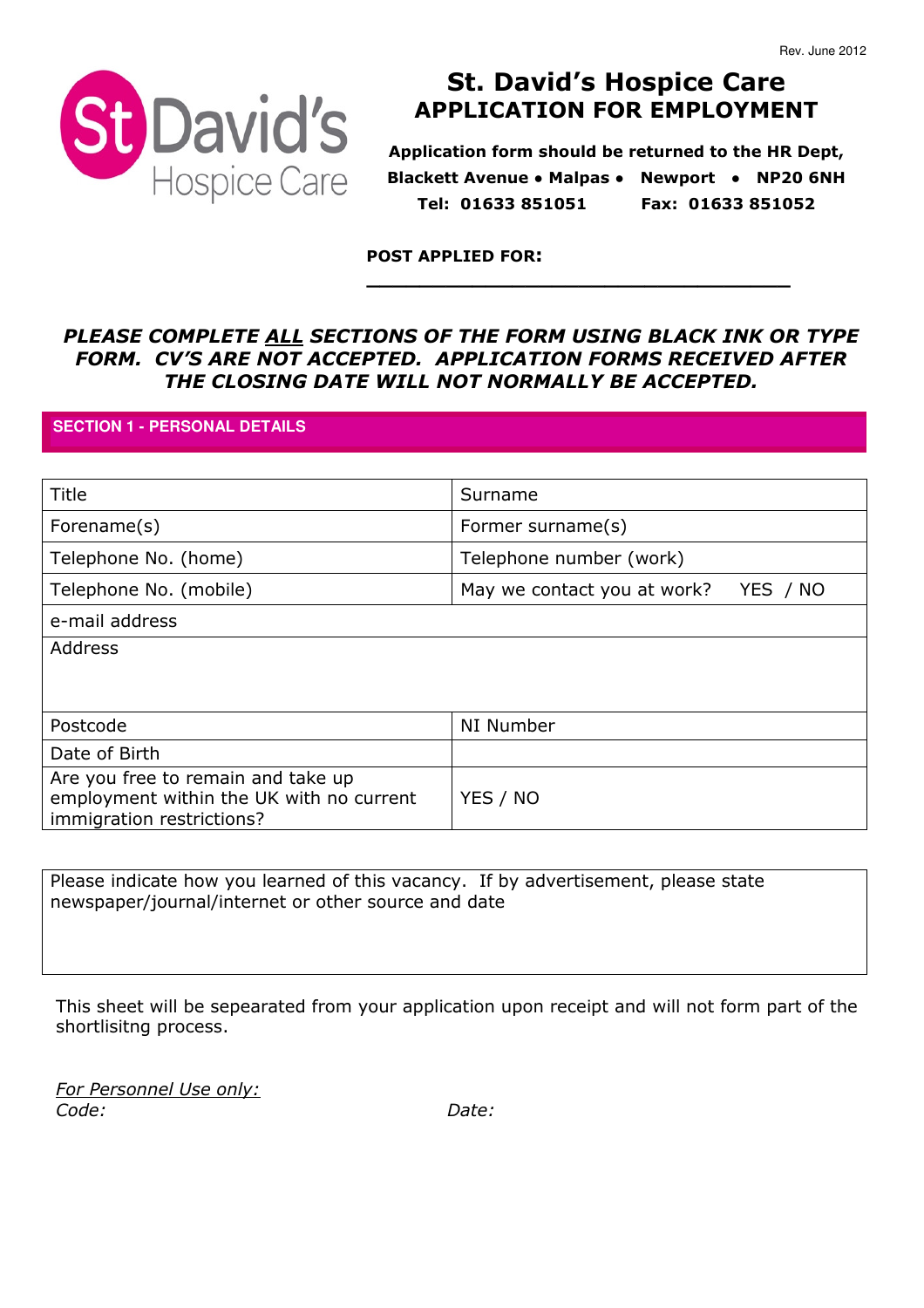# Post applied for: \_\_\_\_\_\_\_\_\_\_\_\_\_\_\_\_\_\_\_\_\_\_\_\_\_\_\_\_\_\_\_\_\_\_\_\_

# **SECTION 2 - EDUCATION / TRAINING / QUALIFICATIONS**

| Educational Establishments Attended | From | To | Qualifications | Grades | Dates |
|-------------------------------------|------|----|----------------|--------|-------|
|                                     |      |    |                |        |       |
|                                     |      |    |                |        |       |
|                                     |      |    |                |        |       |
|                                     |      |    |                |        |       |
|                                     |      |    |                |        |       |
|                                     |      |    |                |        |       |
|                                     |      |    |                |        |       |
|                                     |      |    |                |        |       |
|                                     |      |    |                |        |       |

## **SECTION 3 - COURSES ATTENDED NOT LEADING TO A PROFESSIONAL QUALIFICATION**

|                 | Course Details |      | Dates |  |  |
|-----------------|----------------|------|-------|--|--|
| Organising Body |                | From | To    |  |  |
|                 |                |      |       |  |  |
|                 |                |      |       |  |  |
|                 |                |      |       |  |  |
|                 |                |      |       |  |  |
|                 |                |      |       |  |  |
|                 |                |      |       |  |  |
|                 |                |      |       |  |  |
|                 |                |      |       |  |  |
|                 |                |      |       |  |  |
|                 |                |      |       |  |  |
|                 |                |      |       |  |  |

## **SECTION 4 - MEMBERSHIP OF PROFESSIONAL BODIES**

| Name of professional body                                |  |
|----------------------------------------------------------|--|
| Membership status                                        |  |
| Registration number (PIN number for qualified<br>nurses) |  |
| Year of registration                                     |  |

## **SECTION 5 - PRESENT OR MOST RECENT EMPLOYMENT**

| Employer's Name, Address and Type of Business: | Date Started                       |  |
|------------------------------------------------|------------------------------------|--|
|                                                | Date Left (if applicable)          |  |
|                                                | Salary                             |  |
|                                                | Notice Period (if applicable)      |  |
|                                                | Reason for Leaving (if applicable) |  |
| Position Held                                  |                                    |  |
| Full time / part time                          |                                    |  |
| Brief description of duties                    |                                    |  |
|                                                |                                    |  |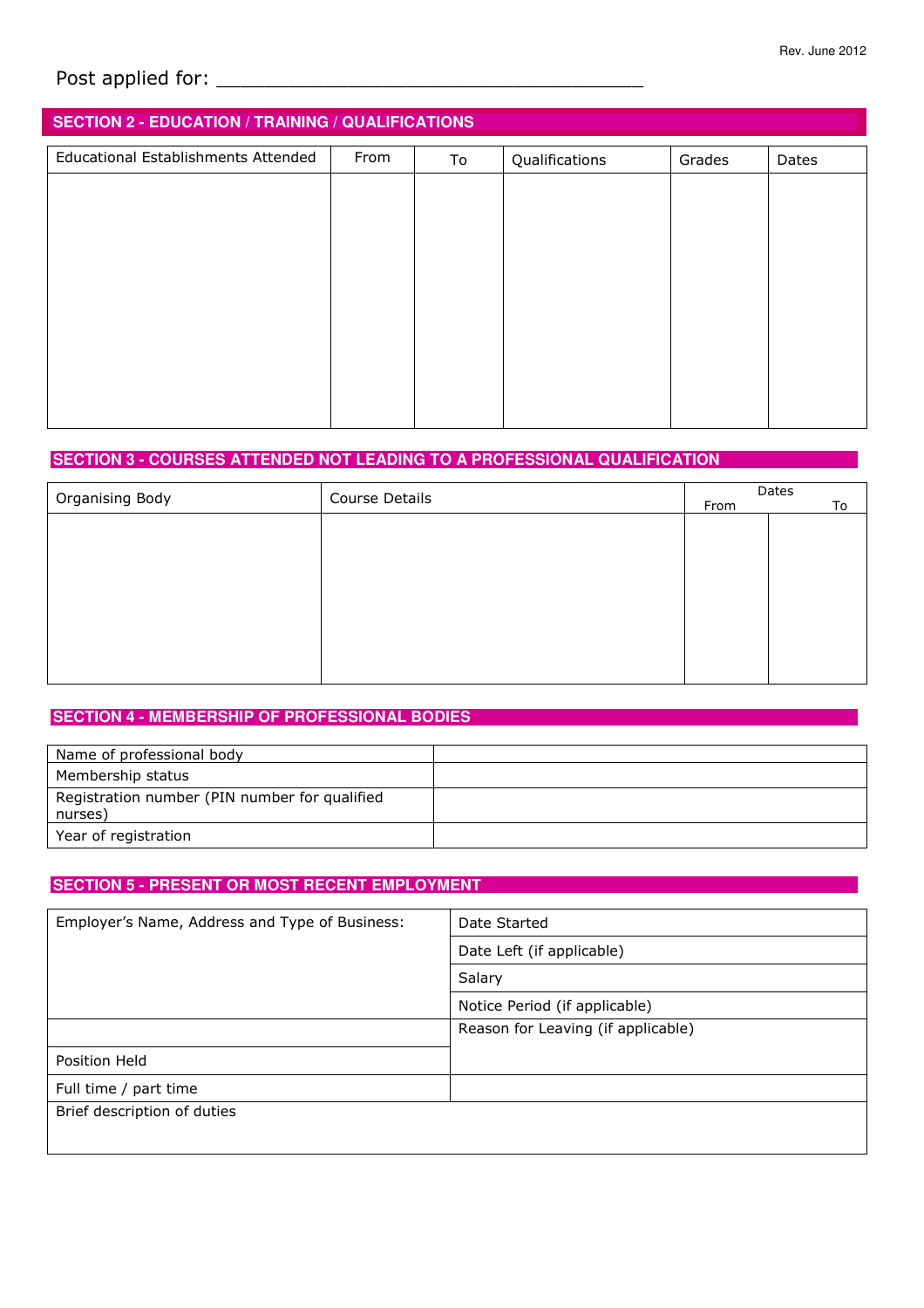## **SECTION 6 - EMPLOYMENT RECORD ( PLEASE COVER THE LAST 10 YEARS OF EMPLOYMENT)**

| Previous Employers  | Previous Post held / Principal | From | To | Reason for |
|---------------------|--------------------------------|------|----|------------|
| (most recent first) | Duties / Salary                |      |    | leaving    |
|                     |                                |      |    |            |
|                     |                                |      |    |            |
|                     |                                |      |    |            |
|                     |                                |      |    |            |
|                     |                                |      |    |            |
|                     |                                |      |    |            |
|                     |                                |      |    |            |
|                     |                                |      |    |            |
|                     |                                |      |    |            |
|                     |                                |      |    |            |
|                     |                                |      |    |            |
|                     |                                |      |    |            |
|                     |                                |      |    |            |
|                     |                                |      |    |            |
|                     |                                |      |    |            |
|                     |                                |      |    |            |
|                     |                                |      |    |            |
|                     |                                |      |    |            |
|                     |                                |      |    |            |
|                     |                                |      |    |            |
|                     |                                |      |    |            |
|                     |                                |      |    |            |
|                     |                                |      |    |            |
|                     |                                |      |    |            |
|                     |                                |      |    |            |
|                     |                                |      |    |            |
|                     |                                |      |    |            |
|                     |                                |      |    |            |
|                     |                                |      |    |            |
|                     |                                |      |    |            |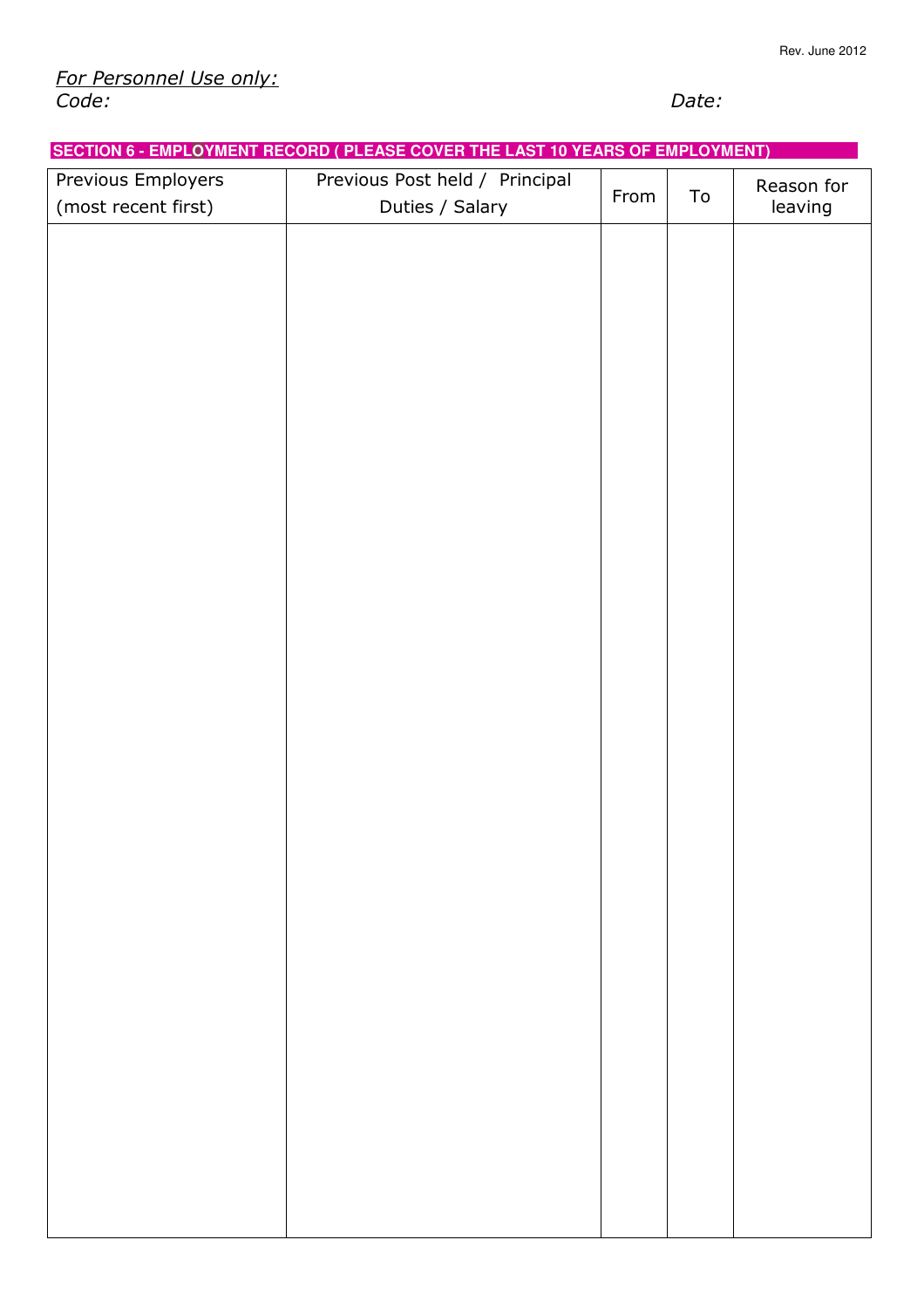### **SECTION 7 - OTHER EMPLOYMENT**

Please note any other employment, paid or unpaid, you would continue with if you were to be successful in obtaining this position.

## **SECTION 8 - LEISURE**

Please note here your leisure interests, sports and hobbies, other pastimes etc.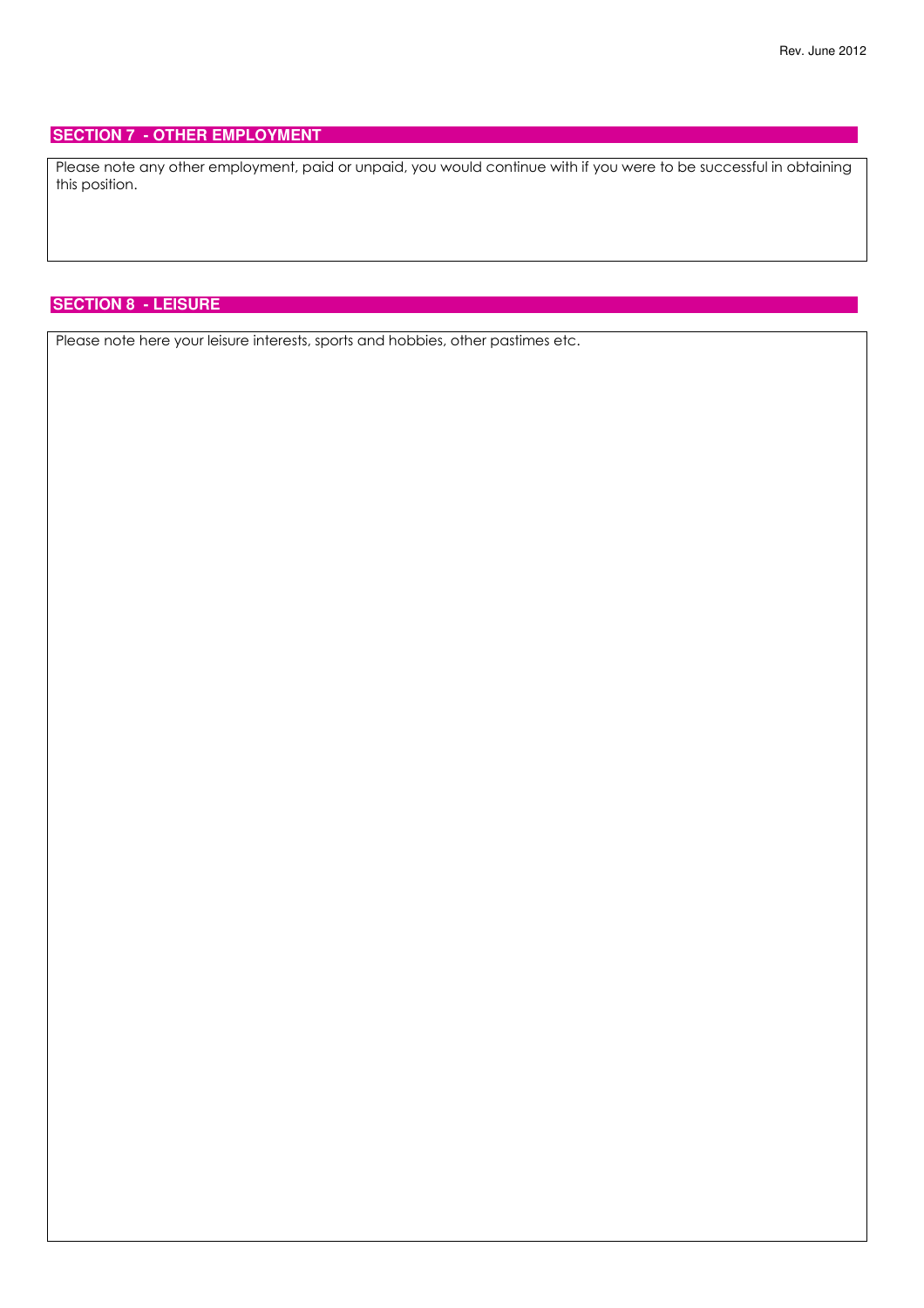## **SECTION 9 - EXPERIENCE AND OTHER INFORMATION**

Please describe how you meet the criteria set out in the Job Description and Person Specification giving details on your specific reasons for this application, your main achievements to date and the strengths you would bring to this post. Please continue on a separate sheet if necessary.